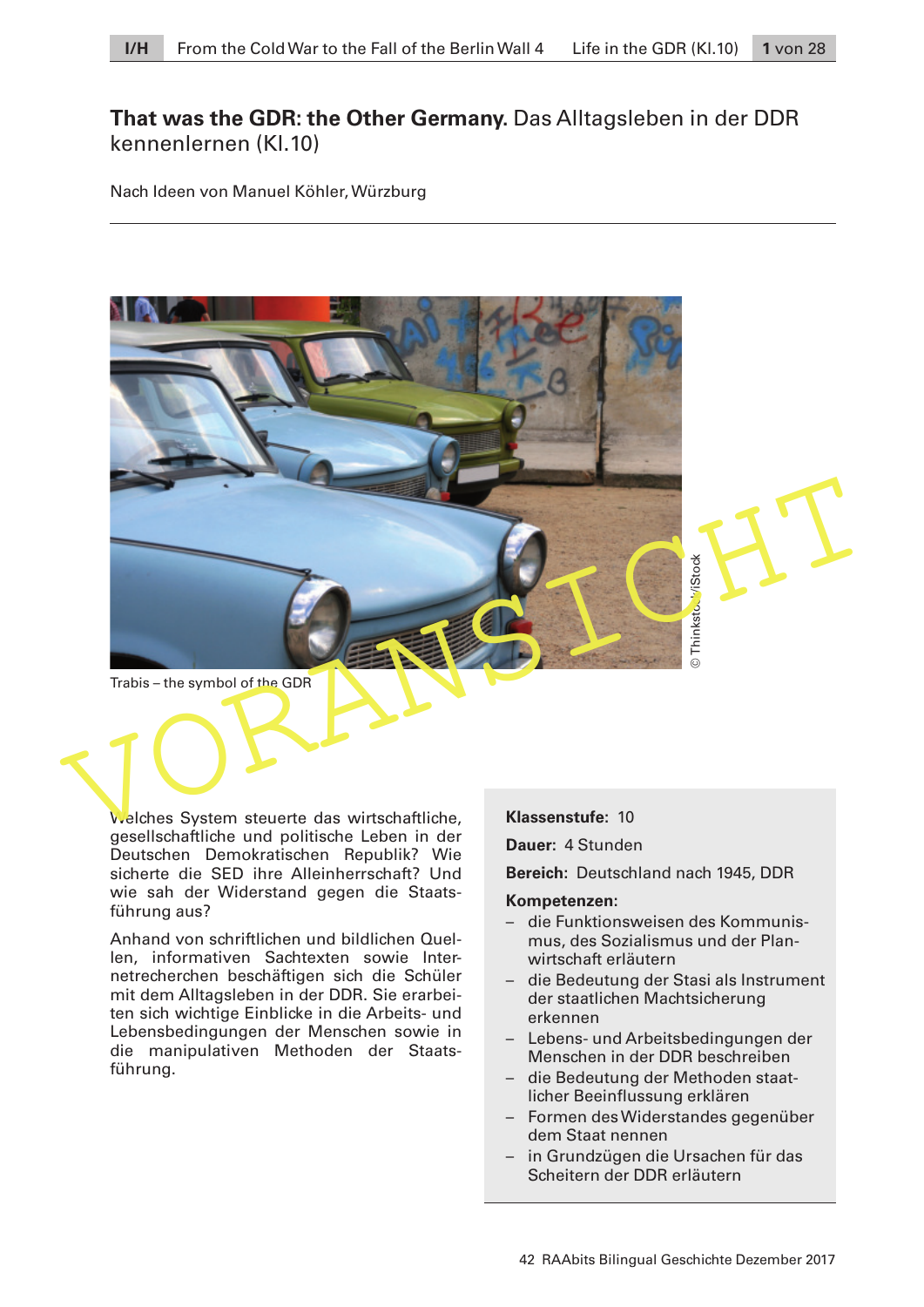## **Verlaufsübersicht zur Reihe**

- **1. Stunde:** How did the political system of the GDR function?
- **2./3. Stunde:** How was everyday life in the GDR?
- **4. Stunde:** Why did the GDR fail?

## **Verlaufsübersicht zu den Stunden**

**1. Stunde:** How did the political system of the GDR function?

| <b>Material</b> | <b>Verlauf</b>                                                                                                                                                                                   |
|-----------------|--------------------------------------------------------------------------------------------------------------------------------------------------------------------------------------------------|
| M 1             | The beginning of the end – the 40th birthday of the GDR / Beschreiben und<br>Deuten einer historischen Fotoaufnahme; Internetrecherche                                                           |
| M <sub>2</sub>  | The political system of the GDR / Erarbeiten kurzer Sachtexte; Beantworten<br>von Fragen zum Text                                                                                                |
| $M_3$           | Life in the GDR - state-controlled economy / Betrachten und Analysieren ei-<br>ner historischen Fotoaufnahme; Erarbeiten eines Sachtextes                                                        |
| M 4             | Consolidation of power by the SED (Socialist Uniform Party) – the $Su$<br>(State Security Police) / Erarbeiten eines Sachtextes; Recherchieren in Inter-<br>net; Beantworten von Fragen zum Text |

| M <sub>4</sub>  | Consolidation of power by the SED (Socialist Uniform Party) – the $Stest$<br>(State Security Police) / Erarbeiten eines Sachtextes; Recherchieren in Inter-<br>net; Beantworten von Fragen zum Text                       |
|-----------------|---------------------------------------------------------------------------------------------------------------------------------------------------------------------------------------------------------------------------|
|                 | 2./3. Stunde: How was everyday life in the GDR?                                                                                                                                                                           |
| <b>Material</b> | <b>Verlauf</b>                                                                                                                                                                                                            |
| M 5             | To each his own flat - W Plat tenbauten prefabricated-slab buildings) / Ana-<br>lysieren einer intersichen Fotoaufnahme; Recherchieren im Internet                                                                        |
| M 6             | <b>The state take can of you - work and holidays / Erarbeiten von Sachtexten;</b><br>Analysieren der Fotocufnahmen; Erstellen eines Lernplakats in Partnerarbeit                                                          |
| M <sub>7</sub>  | nde strination from early on - day care and Kindergarten / Analysieren eines<br>Sach extes und einer historischen Fotoaufnahme und Beantworten von Fra-<br>gen zum Text in Gruppenarbeit; Präsentieren der Ergebnisse     |
| <b>N.S</b>      | Indoctrination from early on - school / Analysieren eines Sachtextes und<br>Beantworten von Fragen zum Text in Gruppenarbeit; Präsentieren der Ergeb-<br>nisse                                                            |
| M 9             | Indoctrination from early on – leisure time / Analysieren eines Sachtextes<br>und historischer Fotoaufnahmen, Recherchieren im Internet, Beantworten<br>von Fragen zum Text in Gruppenarbeit; Präsentieren der Ergebnisse |

### **4. Stunde:** Why did the GDR fail?

| <b>Material</b> | <b>Verlauf</b>                                                                                                                                                          |
|-----------------|-------------------------------------------------------------------------------------------------------------------------------------------------------------------------|
| M 10            | Was there any resistance against state measures? / Analysieren eines Fotos<br>und einiger Gedichtzeilen; Erarbeiten eines Sachtextes; Erstellen eines Tafel-<br>bildes  |
| M 11            | Why did the GDR fail? - A non-fictional text / Analysieren eines Sachtextes;<br>Beantworten von Fragen zum Text; Ergänzen des Tafelbildes                               |
| M 12            | Why did the GDR fail? - Historical sources and Internet research / Analysie-<br>ren von Bild- und Textquellen; Recherchieren im Internet; Ergänzen des Tafel-<br>bildes |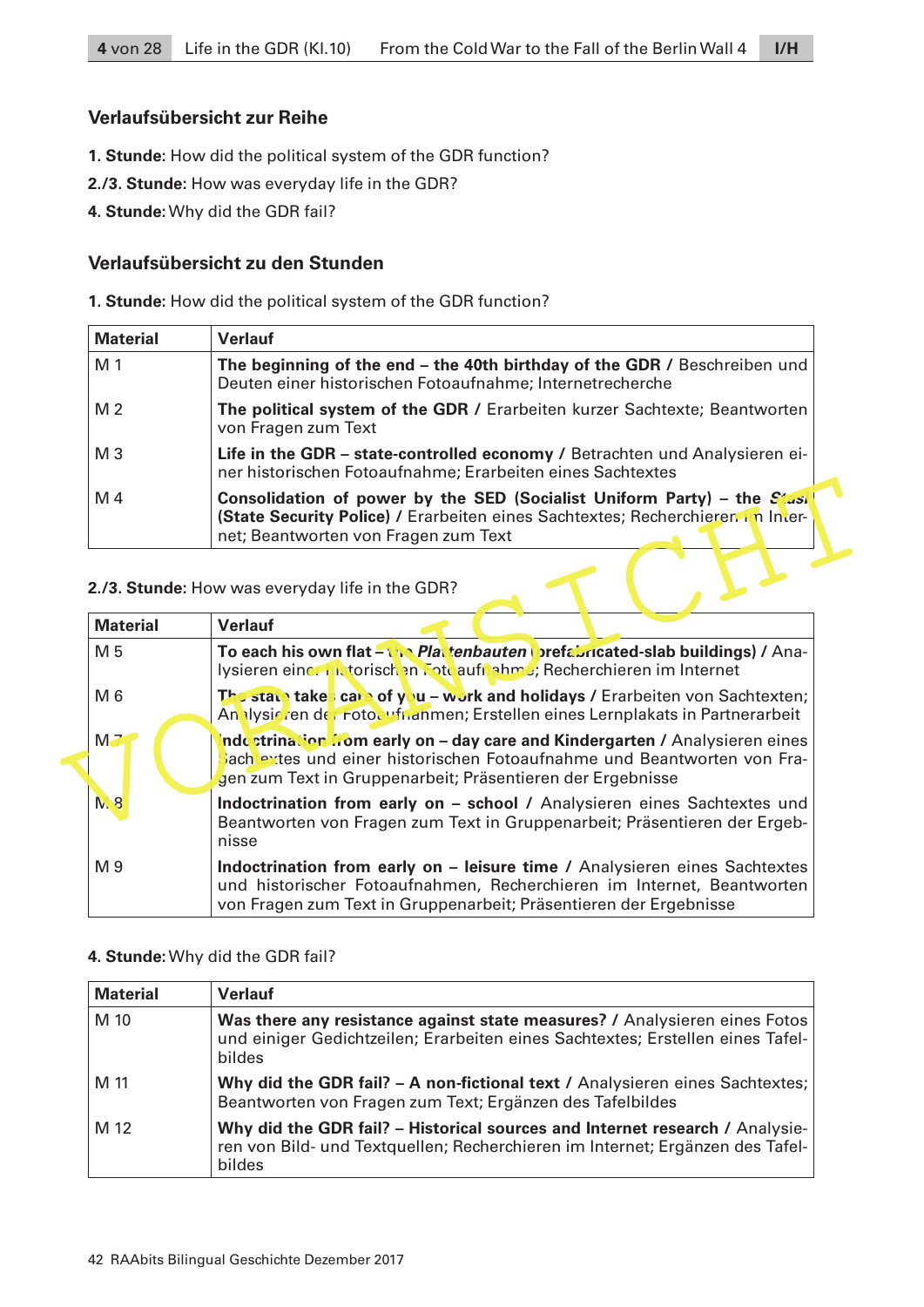# **Materialübersicht**

|                                                           | Overview (Fo)   |                       | Photos: Life in the GDR (zu M 1, M 5 und M 9)                       |  |
|-----------------------------------------------------------|-----------------|-----------------------|---------------------------------------------------------------------|--|
|                                                           | 1. Stunde:      |                       | How did the political system of the GDR function?                   |  |
|                                                           | M 1             | (Ab)                  | The beginning of the end - the 40 <sup>th</sup> birthday of the GDR |  |
|                                                           | M <sub>2</sub>  | (Tx)                  | The political system of the GDR                                     |  |
|                                                           | M <sub>3</sub>  | (Tx)                  | Life in the GDR - state-controlled economy                          |  |
|                                                           | M 4             | (Tx)                  | Consolidation of power by the SED - the Stasi                       |  |
|                                                           | 2./3. Stunde:   |                       | How was everyday life in the GDR?                                   |  |
|                                                           | M 5             | (Bi/Tx)               | To each his own flat - the Plattenbauten                            |  |
|                                                           | M 6             | (Bi/Tx)               | The state takes care of you - work and holidays                     |  |
|                                                           | M 7             | (Tx)                  | Indoctrination from early on - day care and Kindergarten            |  |
|                                                           | M8              | (Tx)                  | Indoctrination from early on - school                               |  |
|                                                           | M 9             | (Bi/Tx)               | Indoctrination from early on - leisure time                         |  |
|                                                           | 4. Stunde:      |                       | Why did the GDR fail?                                               |  |
|                                                           | M 10            | (Tx)                  | Was there any resistance as ainst state me sures?                   |  |
|                                                           | M 11            | (Tx)                  | Why did the GDH 12:1?                                               |  |
|                                                           | M 12            | (Bi/Tx)               | Why did the GDR ail? - Vistorical sources and Internet research     |  |
|                                                           |                 | Le mer rolgsko tro le |                                                                     |  |
|                                                           | M <sub>13</sub> | 'Ab)                  | Test your knowledge! – Word search on everyday life in the GDR      |  |
| Ab: Arbeitsblatt; Bi: Bildimpuls; Fo: Farbfolie; Tx: Text |                 |                       |                                                                     |  |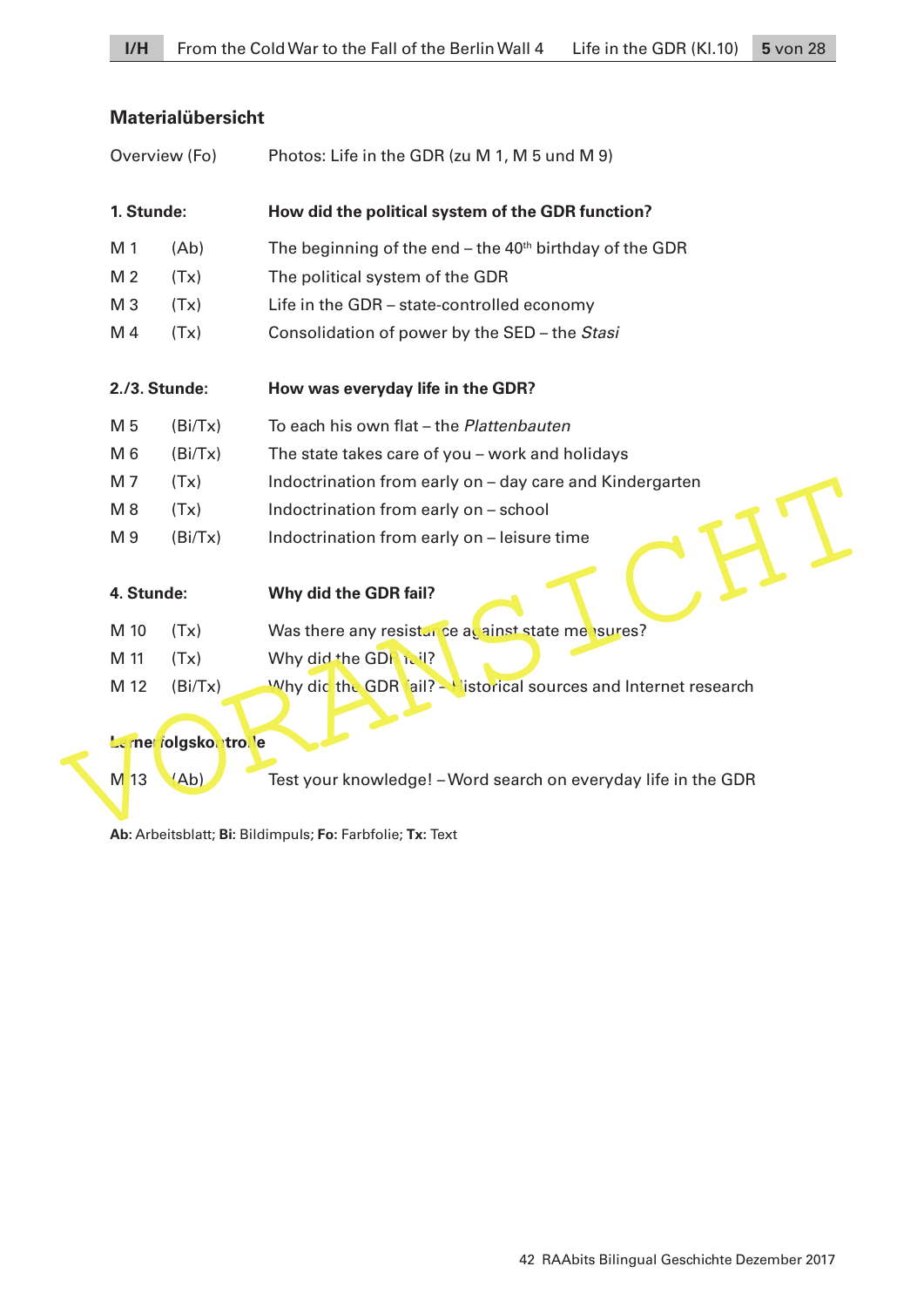



Imagoren Simonia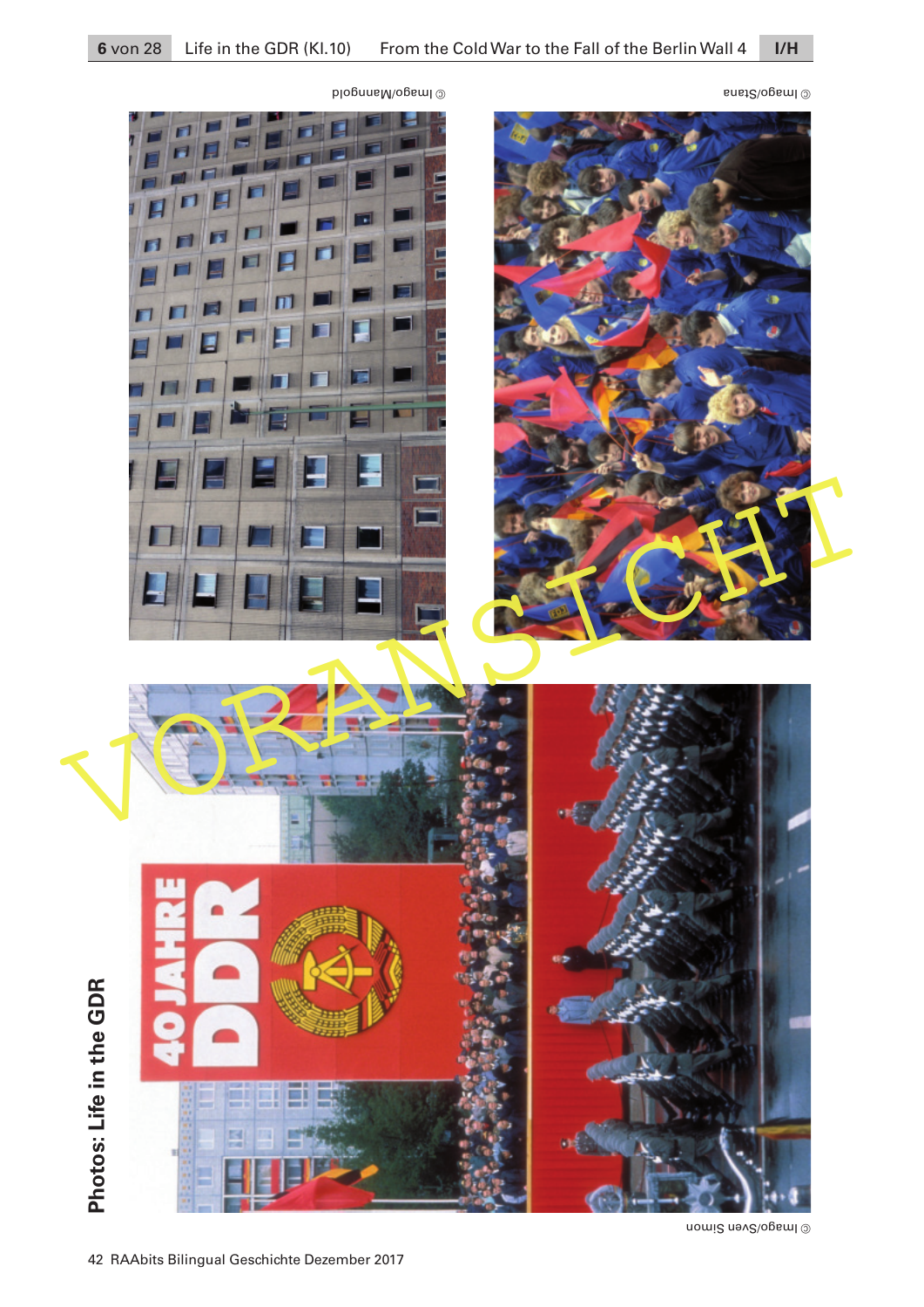## **M 4 Consolidation<sup>1</sup> of power by the SED – the Stasi (State Security Police)**

Despite all contrary affirmations<sup>2</sup> by the people in charge<sup>3</sup>, the German Democratic Republic was a dictatorship. Political power was not separated into several branches that were controlled by a parliament, an independent constitutional court<sup>4</sup> or a free press. All power came from the leading elite of the SED. The Stasi, the State Security Police, played a major role to ensure the party's power.

The *Stasi* was considered the "shield and sword" of the party. Its goal was to stop any behaviour of individuals that could be dangerous for the state. Anyone who criticised or merely publicly doubted the government, the socialist ideology or

<sup>5</sup> the *SED*, could expect to be tracked and monitored by the *Stasi*.

The methods of the *Stasi* were criminal and violated human and personal rights: control of mail, interception<sup>5</sup> of telephone calls, house searches<sup>6</sup>, threats and intimidations<sup>7</sup>. With these

10 measures that were unrestrictedly<sup>8</sup> approved by the state, the *Stasi* members tracked down critics of the system. The state severely punished<sup>9</sup> any kind of criticism. Occupational bans<sup>10</sup> and imprisonment were the order of the day.

Whoever planned and tried to cross the border to the west  $15$  illegally was imprisoned for republic escape<sup>11</sup> for many years. However, anyone who helped the *Stasi* by denunciating others was rewarded with a bigger flat or a job promotion. At the end of the 1980s, about 300,000 people officially or unofficially worked for the *Stasi* as informers.



#### **Did you know …**

 $\ldots$  that the death penalty existed in the GDR? Until 1981, it was probably enforced 164 times. Sex off nders and murderers were executed, but also persons who were convicted of esp ona ge. For example, Stasi Commanding Officer Werner Teske was shot in 1981, because he tried to defect to the west with secret documents.

#### **Annotations**

 **consolidation:** Festigung – 2 **affirmation:** hier: Behauptung – 3 **people in charge:** hier: die Machthaber –  **independent constitutional court:** das unabhängige Verfassungsgericht – 5 **interception:** hier: das Abhören –  **house search:** die Hausdurchsuchung – 7 **intimidation:** Einschüchterung – 8 **unrestricted:** uneingeschränkt –  **severely punished:** schwer bestraft – 10 **occupational ban:** Berufsverbot – 11 **republic escape:** Republikflucht

### **Tasks**

- 1. Read the text carefully.
- 2. Name the task of the Stasi.
- 3. Describe how the Stasi implemented its task.

#### **Extra task:**

4. Go to [www.wn.de.](http://www.wn.de) In the search bar, type "Zeitzeuge berichtet über Stasi-Willkür". Read this article carefully. By considering the fate of the dissenter mentioned in the article, illustrate how powerful and criminal the Stasi was.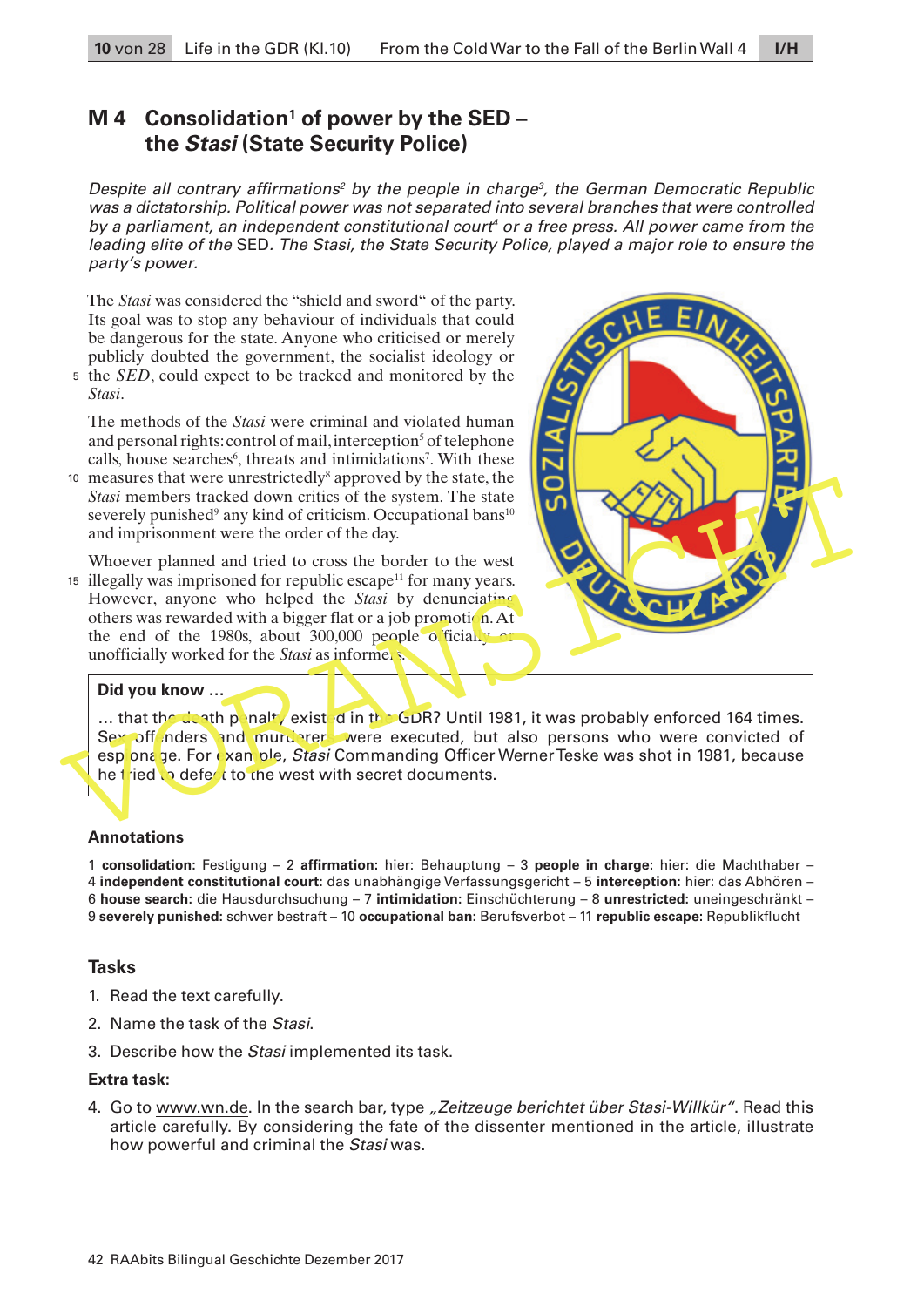# **M 7 Indoctrination from early on – day care<sup>1</sup> and Kindergarten**

In socialism, women, just like men, should work in order to make their contribution to a family income and to the growth of the economy. Thus, it was the task of the state to offer sufficient day care and places in a kindergarten for its offspring<sup>2</sup>. In this way, the state could have significant influence on education. Until the end of the GDR, the state could provide almost all children with a substantial care.

### **Everything was done together**

From early on, the state taught its values. Educational work in day cares and kindergartens was in line with the community. Individuality, creativity 5

and independence were not desired. Children had to subordinate themselves.

Eating, sleeping, playing and sports were all done together, at the same

- 10 time. The daily routine was exactly fixed in time. Children in day cares were looked after all day and thus brought up as defined by the state. Many institutions were open up to 10
- 15 hours. The state took care of all expenses, parents paid nothing.

### **Annotation**

1 **day care:** Kindertagesstätte

### **Did you know …**

 $\ldots$  that all day cares in the GDR were equipped and furnished with the same materials and toys? The social st n ethod of education envisaged that all children were to be brought up according to fixed plans down to the last detail in terms of equality and community.

## **Tasks**

- 1. Look at the picture carefully and read the text.
- 2. Explain the basic goals the GDR pursued by offering full-time day cares.
- 3. Describe the methods of education in the state-run day cares in the GDR.
- 4. Give reasons why former citizens of the GDR consider the day cares as positive today.